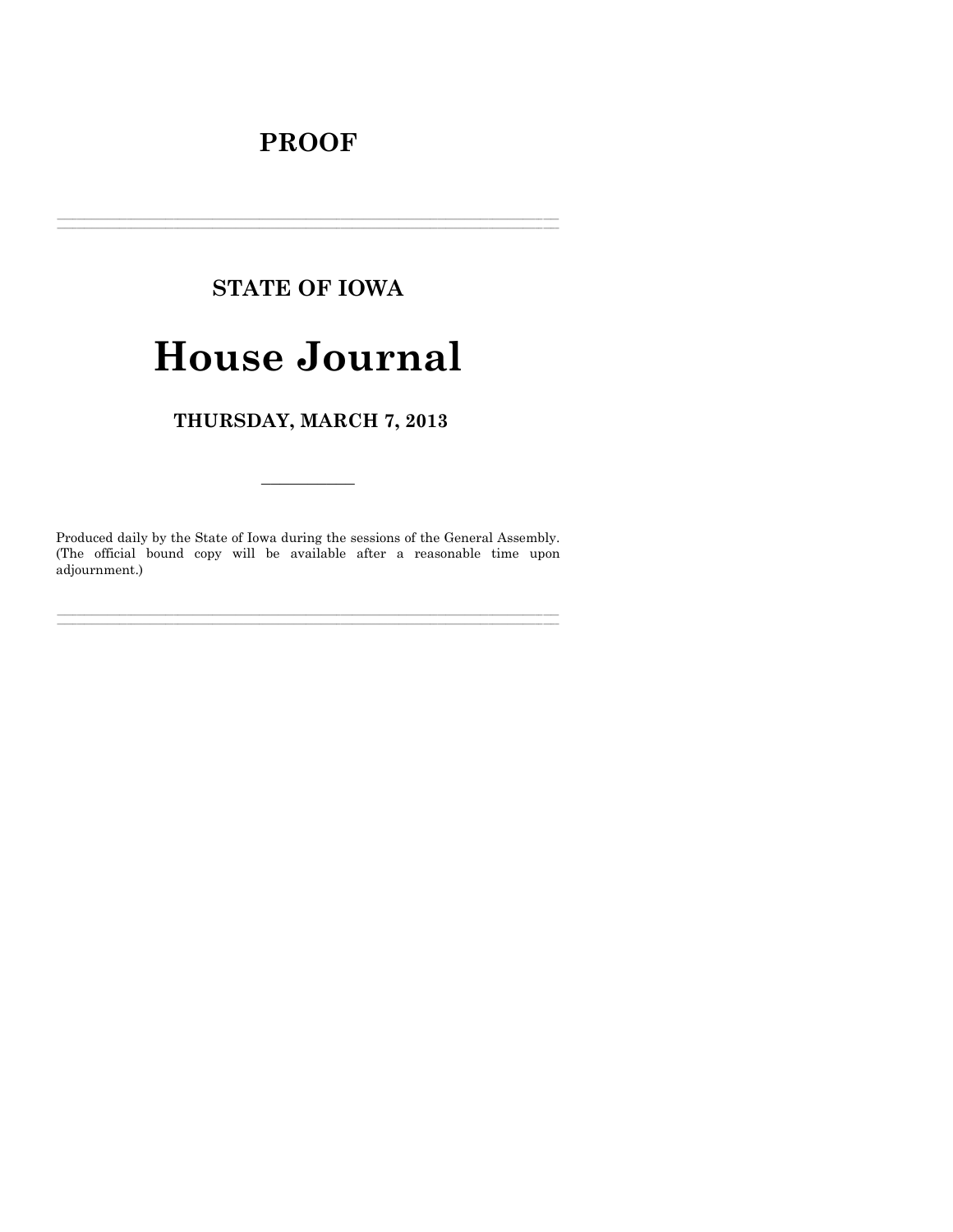### **JOURNAL OF THE HOUSE**

Fifty-third Calendar Day - Thirty-fourth Session Day

Hall of the House of Representatives Des Moines, Iowa, Thursday, March 7, 2013

The House met pursuant to adjournment at 8:31 a.m., Speaker Paulsen in the chair.

Prayer was offered by Jackie Trca from Iowa Fraternals. She was the guest of Representative Rayhons of Hancock County.

#### PLEDGE OF ALLEGIANCE

The Pledge of Allegiance was led by Jacob Mayer, Page from Lake City.

The Journal of Wednesday, March 6, 2013, was approved.

#### INTRODUCTION OF BILLS

**[House File 474,](http://coolice.legis.state.ia.us/Cool-ICE/default.asp?Category=billinfo&Service=Billbook&frame=1&GA=85&hbill=HF474)** by Koester, a bill for an act establishing a municipal youth sports injury prevention study and report.

Read first time and referred to committee on **Local Government.**

**[House File 475,](http://coolice.legis.state.ia.us/Cool-ICE/default.asp?Category=billinfo&Service=Billbook&frame=1&GA=85&hbill=HF475)** by committee on Public Safety, a bill for an act relating to the issuance of a search warrant to authorize the placement, tracking, monitoring, and removal of a global positioning device.

Read first time and placed on the **calendar.**

**[House File 476,](http://coolice.legis.state.ia.us/Cool-ICE/default.asp?Category=billinfo&Service=Billbook&frame=1&GA=85&hbill=HF476)** by committee on Human Resources, a bill for an act relating to the transfer of assets under the Medicaid program.

Read first time and placed on the **calendar.**

**[House File 477,](http://coolice.legis.state.ia.us/Cool-ICE/default.asp?Category=billinfo&Service=Billbook&frame=1&GA=85&hbill=HF477)** by committee on Public Safety, a bill for an act relating to the sale, operation, and possession of speed detection jamming devices, and making penalties applicable.

Read first time and placed on the **calendar.**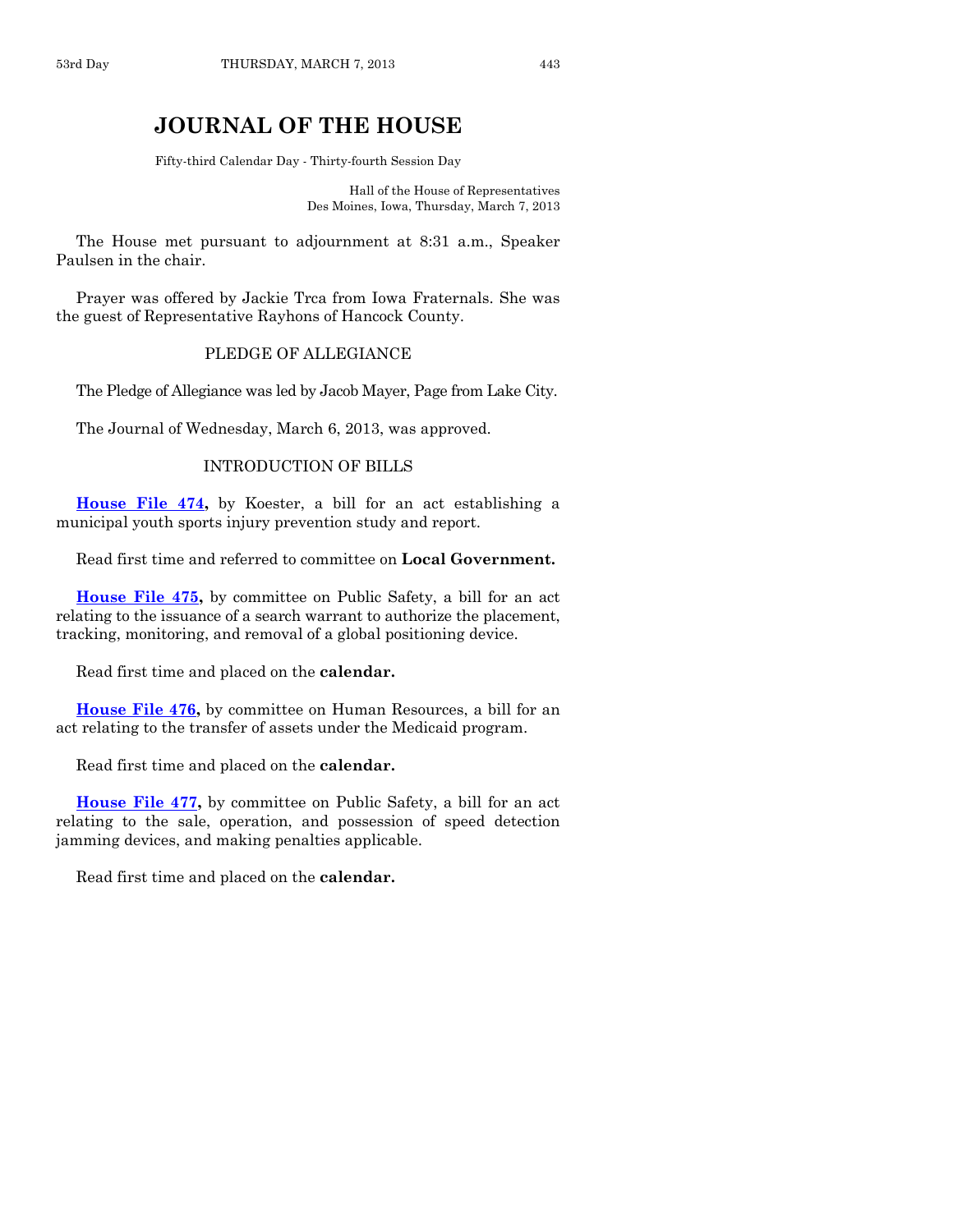**[House File 478,](http://coolice.legis.state.ia.us/Cool-ICE/default.asp?Category=billinfo&Service=Billbook&frame=1&GA=85&hbill=HF478)** by committee on Ways and Means, a bill for an act relating to the individual income tax by creating an alternative base income tax and an alternative cumulative income surtax imposed at the election of the taxpayer and including effective date and retroactive applicability provisions.

#### Read first time and placed on the **Ways and Means calendar.**

On motion by Upmeyer of Cerro Gordo, the House was recessed at 8:36 a.m., until 5:00 p.m.

#### AFTERNOON SESSION

The House reconvened at 5:39 p.m., Speaker Paulsen in the chair.

#### INTRODUCTION OF BILLS

**[House Joint Resolution 13,](http://coolice.legis.state.ia.us/Cool-ICE/default.asp?Category=billinfo&Service=Billbook&frame=1&GA=85&hbill=HJR13)** by committee on State Government, a joint resolution relating to the location and exhibition of the statue of James Harlan, currently on display in the United States capitol.

Read first time and placed on the **calendar.**

**[House File 479,](http://coolice.legis.state.ia.us/Cool-ICE/default.asp?Category=billinfo&Service=Billbook&frame=1&GA=85&hbill=HF479)** by T. Taylor, a bill for an act concerning the base salary of employees at board of regents institutions for retirement and insurance benefit purposes.

Read first time and referred to committee on **Education.**

**[House File 480,](http://coolice.legis.state.ia.us/Cool-ICE/default.asp?Category=billinfo&Service=Billbook&frame=1&GA=85&hbill=HF480)** by Kelley, a bill for an act appropriating moneys to support soil and water conservation districts in this state, by funding secretary positions assigned to each district office.

Read first time and referred to committee on **Appropriations.**

**[House File 481,](http://coolice.legis.state.ia.us/Cool-ICE/default.asp?Category=billinfo&Service=Billbook&frame=1&GA=85&hbill=HF481)** by committee on Local Government, a bill for an act requiring the county commissioner of elections to provide notice following receipt of a motion adopted by a local government requesting a ballot proposition concerning the imposition of the local sales and services tax.

Read first time and referred to committee on **Ways and Means.**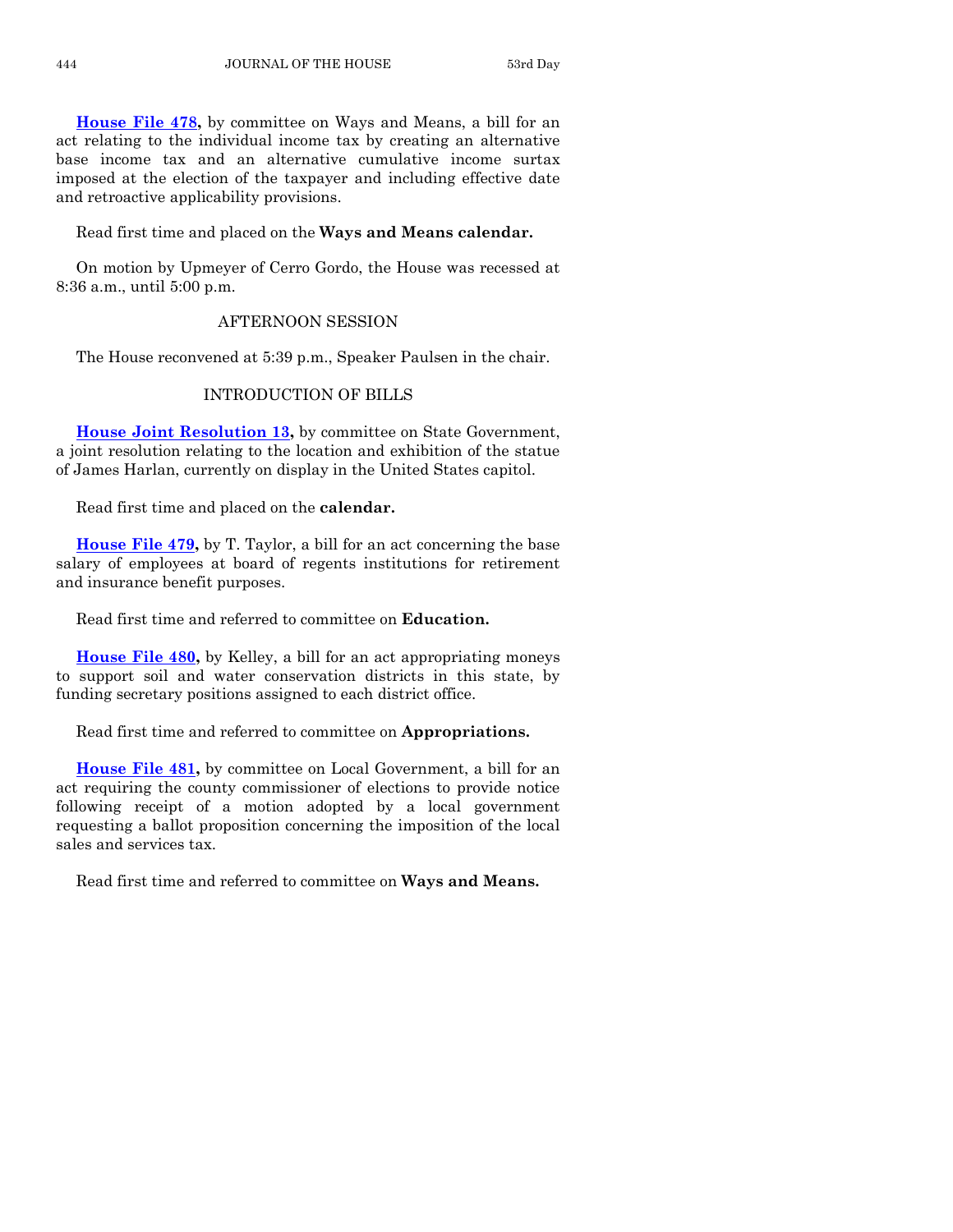**[House File 482,](http://coolice.legis.state.ia.us/Cool-ICE/default.asp?Category=billinfo&Service=Billbook&frame=1&GA=85&hbill=HF482)** by committee on Human Resources, a bill for an act relating to the membership requirements for early childhood Iowa area boards.

Read first time and placed on the **calendar.**

**[House File 483,](http://coolice.legis.state.ia.us/Cool-ICE/default.asp?Category=billinfo&Service=Billbook&frame=1&GA=85&hbill=HF483)** by committee on Commerce, a bill for an act relating to employers seeking referrals for employment under the state unemployment compensation program.

Read first time and placed on the **calendar.**

**[House File 484,](http://coolice.legis.state.ia.us/Cool-ICE/default.asp?Category=billinfo&Service=Billbook&frame=1&GA=85&hbill=HF484)** by committee on Commerce, a bill for an act relating to boiler inspections and including effective date provisions.

Read first time and placed on the **calendar.**

**[House File 485,](http://coolice.legis.state.ia.us/Cool-ICE/default.asp?Category=billinfo&Service=Billbook&frame=1&GA=85&hbill=HF485)** by committee on State Government, a bill for an act relating to elections and voter registration by requiring proof of identification to vote, modifying in-person absentee registration procedures, modifying absentee voting procedures for eligible voters in assisted living programs, creating a criminal offense for falsely swearing certain oaths and affidavits, and including applicability provisions.

Read first time and placed on the **calendar.**

**[House File 486,](http://coolice.legis.state.ia.us/Cool-ICE/default.asp?Category=billinfo&Service=Billbook&frame=1&GA=85&hbill=HF486)** by committee on State Government, a bill for an act relating to persons offering orthotic, prosthetic, and pedorthic services to the public, and relating to the scope of orthotic, prosthetic, and pedorthic services which may be ordered by certain health care providers, and including transition provisions.

Read first time and placed on the **calendar.**

**[House File 487,](http://coolice.legis.state.ia.us/Cool-ICE/default.asp?Category=billinfo&Service=Billbook&frame=1&GA=85&hbill=HF487)** by committee on Local Government, a bill for an act relating to a manufactured or mobile home retailer's application to a county treasurer for a certificate of title for a used mobile home or manufactured home.

Read first time and placed on the **calendar.**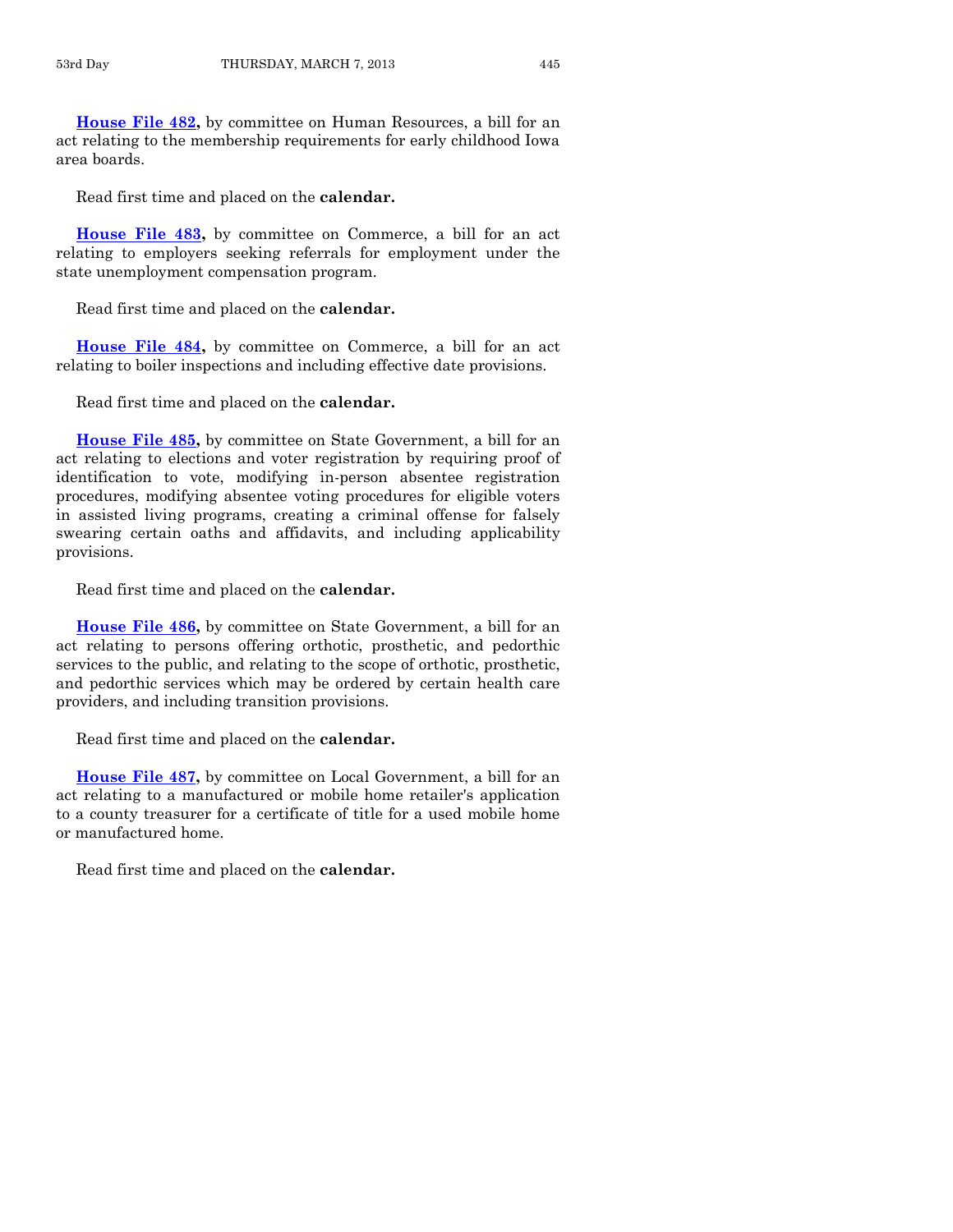**[House File 488,](http://coolice.legis.state.ia.us/Cool-ICE/default.asp?Category=billinfo&Service=Billbook&frame=1&GA=85&hbill=HF488)** by committee on Commerce, a bill for an act concerning the alcoholic beverages division of the department of commerce and alcoholic beverage control, and making penalties applicable.

Read first time and placed on the **calendar.**

**[House File 489,](http://coolice.legis.state.ia.us/Cool-ICE/default.asp?Category=billinfo&Service=Billbook&frame=1&GA=85&hbill=HF489)** by committee on Commerce, a bill for an act relating to various matters under the purview of the insurance division of the department of commerce, providing penalties, and including applicability and effective date provisions.

Read first time and placed on the **calendar.**

**[House File 490,](http://coolice.legis.state.ia.us/Cool-ICE/default.asp?Category=billinfo&Service=Billbook&frame=1&GA=85&hbill=HF490)** by committee on Commerce, a bill for an act concerning applications for liquor control licenses and micro-distilled spirits, beer, and wine permits.

Read first time and placed on the **calendar.**

**[House File 491,](http://coolice.legis.state.ia.us/Cool-ICE/default.asp?Category=billinfo&Service=Billbook&frame=1&GA=85&hbill=HF491)** by committee on Environmental Protection, a bill for an act relating to certain title abstracts to property with private sewage disposal systems and providing effective date and retroactive applicability provisions.

Read first time and placed on the **calendar.**

**[House File 492,](http://coolice.legis.state.ia.us/Cool-ICE/default.asp?Category=billinfo&Service=Billbook&frame=1&GA=85&hbill=HF492)** by committee on State Government, a bill for an act concerning persons voluntarily excluded from gambling facilities.

Read first time and placed on the **calendar.**

**[House File 493,](http://coolice.legis.state.ia.us/Cool-ICE/default.asp?Category=billinfo&Service=Billbook&frame=1&GA=85&hbill=HF493)** by committee on Transportation, a bill for an act relating to the penalty for failing to return a persons with disabilities parking permit and using the permit to park illegally.

Read first time and placed on the **calendar.**

**[House File 494,](http://coolice.legis.state.ia.us/Cool-ICE/default.asp?Category=billinfo&Service=Billbook&frame=1&GA=85&hbill=HF494)** by committee on Transportation, a bill for an act relating to the fee charged for the issuance of duplicate driver's licenses and nonoperator's identification cards.

Read first time and referred to committee on **Ways and Means.**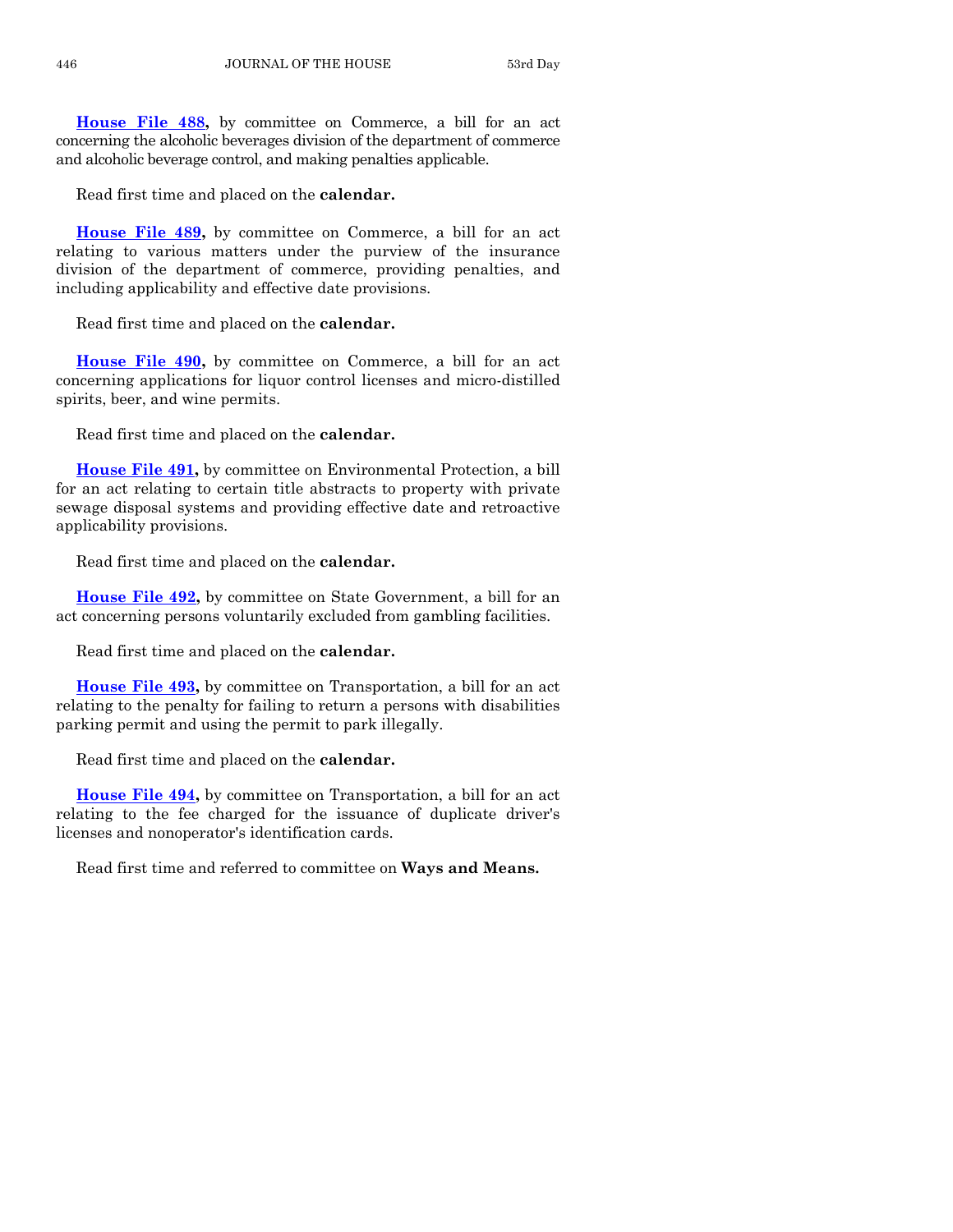**[House File 495,](http://coolice.legis.state.ia.us/Cool-ICE/default.asp?Category=billinfo&Service=Billbook&frame=1&GA=85&hbill=HF495)** by committee on Judiciary, a bill for an act relating to the residential landlord and tenant laws and making penalties applicable.

Read first time and placed on the **calendar.**

**[House File 496,](http://coolice.legis.state.ia.us/Cool-ICE/default.asp?Category=billinfo&Service=Billbook&frame=1&GA=85&hbill=HF496)** by committee on Judiciary, a bill for an act relating to the service of notice of no-contact orders and protective orders, and including effective date provisions.

Read first time and placed on the **calendar.**

**[House File 497,](http://coolice.legis.state.ia.us/Cool-ICE/default.asp?Category=billinfo&Service=Billbook&frame=1&GA=85&hbill=HF497)** by Kelley, a bill for an act relating to alternate and renewable energy by creating a school wind generation revolving loan and grant program and fund within the Iowa energy center to fund wind generation projects, expanding authorized uses of physical plant and equipment revenue, and making an appropriation.

Read first time and referred to committee on **Commerce.**

#### SUBCOMMITTEE ASSIGNMENT

#### **[House File 461](http://coolice.legis.state.ia.us/Cool-ICE/default.asp?Category=billinfo&Service=Billbook&frame=1&GA=85&hbill=HF461)**

Human Resources: Forristall, Chair; Anderson and Fry.

#### COMMITTEE RECOMMENDATIONS

MR. SPEAKER: The Chief Clerk of the House respectfully reports that the following committee recommendations have been received and are on file in the office of the Chief Clerk:

#### CARMINE BOAL Chief Clerk of the House

#### COMMITTEE ON AGRICULTURE

**Committee Bill** (Formerl[y House Study Bill 162\),](http://coolice.legis.state.ia.us/Cool-ICE/default.asp?Category=billinfo&Service=Billbook&frame=1&GA=85&hbill=HSB162) relating to the state government, by providing for the transfer of powers and duties from the agricultural development authority to the Iowa finance authority, the composition of the Iowa finance authority board of directors, the administration of programs by the board, the implementation of law by the board, and including effective date provisions.

Fiscal Note: **No**

Recommendation: **Amend and Do Pass** March 6, 2013.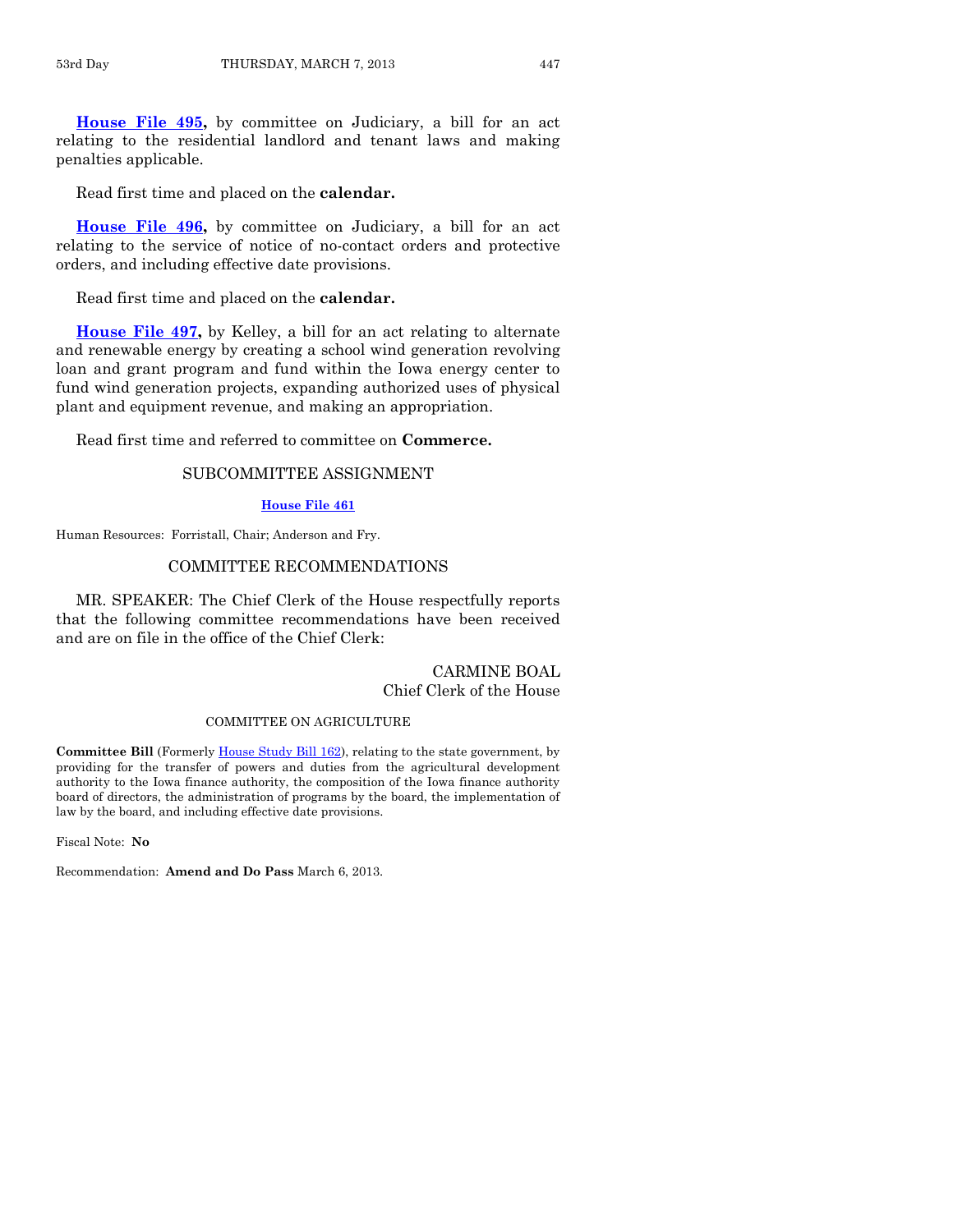**Committee Bill** (Formerly [House Study Bill 201\)](http://coolice.legis.state.ia.us/Cool-ICE/default.asp?Category=billinfo&Service=Billbook&frame=1&GA=85&hbill=HSB201), related to the liability of a land holder for the public use of private lands and waters.

Fiscal Note: **No**

Recommendation: **Do Pass** March 6, 2013.

#### COMMITTEE ON ECONOMIC GROWTH

**Committee Bill** (Formerly [House Study Bill 61\),](http://coolice.legis.state.ia.us/Cool-ICE/default.asp?Category=billinfo&Service=Billbook&frame=1&GA=85&hbill=HSB61) authorizing the secretary of state to modify fees for businesses newly organizing in this state during an Iowa start a business month.

Fiscal Note: **No**

Recommendation: **Amend and Do Pass** March 7, 2013.

**Committee Bill** (Formerly [House Study Bill 156\)](http://coolice.legis.state.ia.us/Cool-ICE/default.asp?Category=billinfo&Service=Billbook&frame=1&GA=85&hbill=HSB156), creating the manufactured housing program fund.

Fiscal Note: **No**

Recommendation: **Do Pass** March 7, 2013.

**Committee Bill** (Formerly [House Study Bill 198\)](http://coolice.legis.state.ia.us/Cool-ICE/default.asp?Category=billinfo&Service=Billbook&frame=1&GA=85&hbill=HSB198), relating to the innovation fund investment tax credit by modifying the tax credit and the authority and duties of the Iowa innovation corporation relating to the tax credit, and including effective date and retroactive applicability provisions.

Fiscal Note: **No**

Recommendation: **Do Pass** March 7, 2013.

#### COMMITTEE ON EDUCATION

**Committee Bill** (Formerly [House File 309\)](http://coolice.legis.state.ia.us/Cool-ICE/default.asp?Category=billinfo&Service=Billbook&frame=1&GA=85&hbill=HF309), relating to the definition of resident for purposes of undergraduate tuition and fees at community colleges and institutions of higher learning governed by the state board of regents.

Fiscal Note: **No**

Recommendation: **Amend and Do Pass** March 7, 2013.

**Committee Bill** (Formerly [House File 341\)](http://coolice.legis.state.ia.us/Cool-ICE/default.asp?Category=billinfo&Service=Billbook&frame=1&GA=85&hbill=HF341), requiring the state's high school social studies curriculum to include instruction on the Declaration of Independence.

Fiscal Note: **No**

Recommendation: **Do Pass** March 7, 2013.

Committee Bill (Formerly [House File 401\)](http://coolice.legis.state.ia.us/Cool-ICE/default.asp?Category=billinfo&Service=Billbook&frame=1&GA=85&hbill=HF401), to provide that peace officers and retired peace officers qualify as classroom driver education instructors.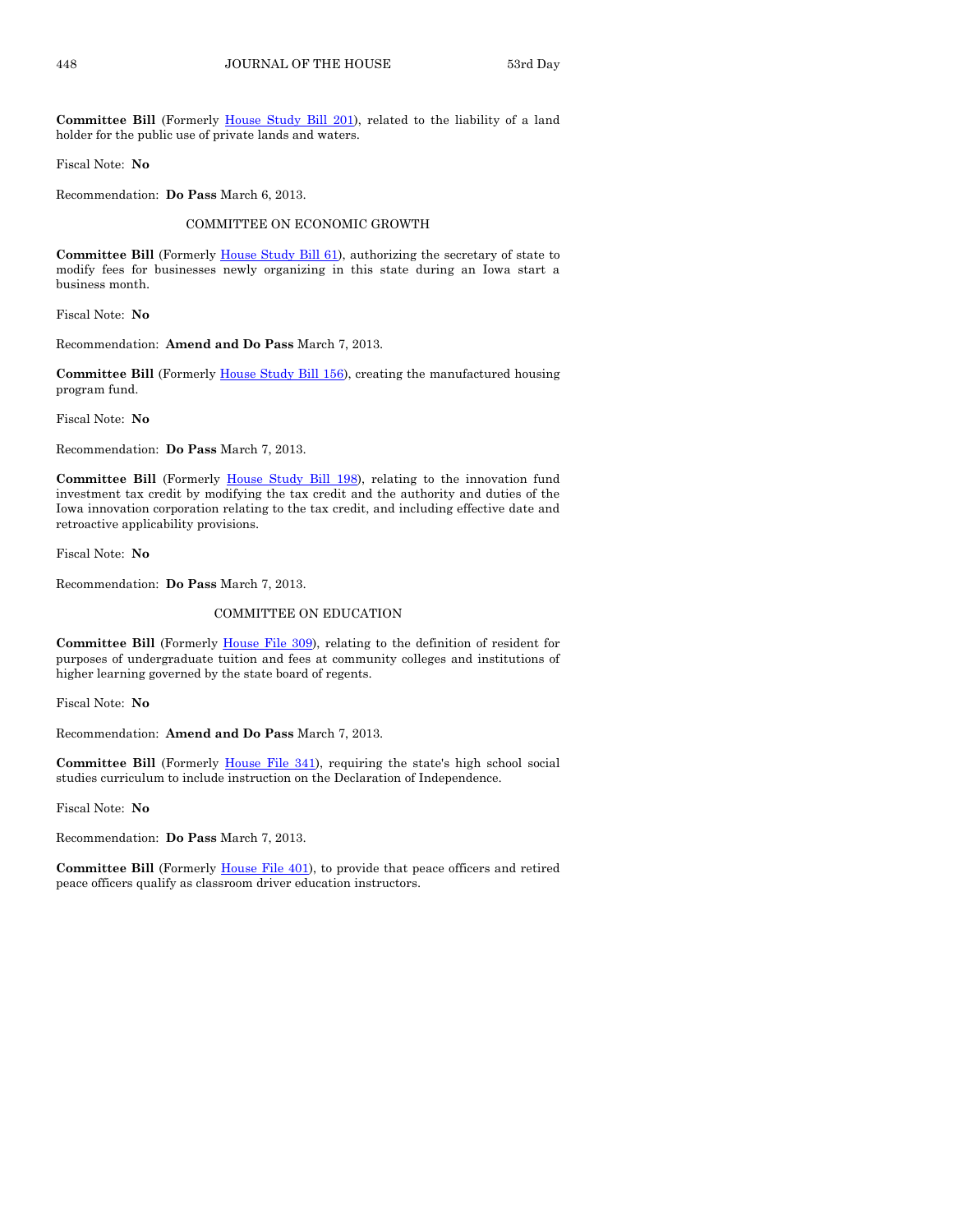Fiscal Note: **No**

Recommendation: **Do Pass** March 7, 2013.

**Committee Bill** (Formerly [House File 413\)](http://coolice.legis.state.ia.us/Cool-ICE/default.asp?Category=billinfo&Service=Billbook&frame=1&GA=85&hbill=HF413), relating to career and technical programs offered by community colleges or administered by the department of education and making appropriations.

Fiscal Note: **No**

Recommendation: **Do Pass** March 7, 2013.

**Committee Bill** (Formerly [House Study Bill 196\)](http://coolice.legis.state.ia.us/Cool-ICE/default.asp?Category=billinfo&Service=Billbook&frame=1&GA=85&hbill=HSB196), relating to state and school antiharassment and antibullying policies.

Fiscal Note: **No**

Recommendation: **Amend and Do Pass** March 7, 2013.

**Committee Bill** (Formerly [House Study Bill 213\)](http://coolice.legis.state.ia.us/Cool-ICE/default.asp?Category=billinfo&Service=Billbook&frame=1&GA=85&hbill=HSB213), relating to education of students in residential placement settings.

Fiscal Note: **No**

Recommendation: **Do Pass** March 7, 2013.

#### COMMITTEE ON HUMAN RESOURCES

Committee Bill (Formerly [House File 415\)](http://coolice.legis.state.ia.us/Cool-ICE/default.asp?Category=billinfo&Service=Billbook&frame=1&GA=85&hbill=HF415), relating to child abuse reporting, assessment procedures, and placement on the central registry for child abuse, and including effective date and applicability provisions.

Fiscal Note: **No**

Recommendation: **Amend and Do Pass** March 6, 2013.

Committee Bill (Formerly [House Study Bill 96\)](http://coolice.legis.state.ia.us/Cool-ICE/default.asp?Category=billinfo&Service=Billbook&frame=1&GA=85&hbill=HSB96), relating to informal conferences on contested citations or regulatory insufficiencies in health care facilities or assisted living programs and including applicability provisions.

Fiscal Note: **No**

Recommendation: **Amend and Do Pass** March 6, 2013.

**Committee Bill** (Formerly [House Study Bill 152\)](http://coolice.legis.state.ia.us/Cool-ICE/default.asp?Category=billinfo&Service=Billbook&frame=1&GA=85&hbill=HSB152), relating to record checks of prospective and current health care employees and certain students.

Fiscal Note: **No**

Recommendation: **Amend and Do Pass** March 6, 2013.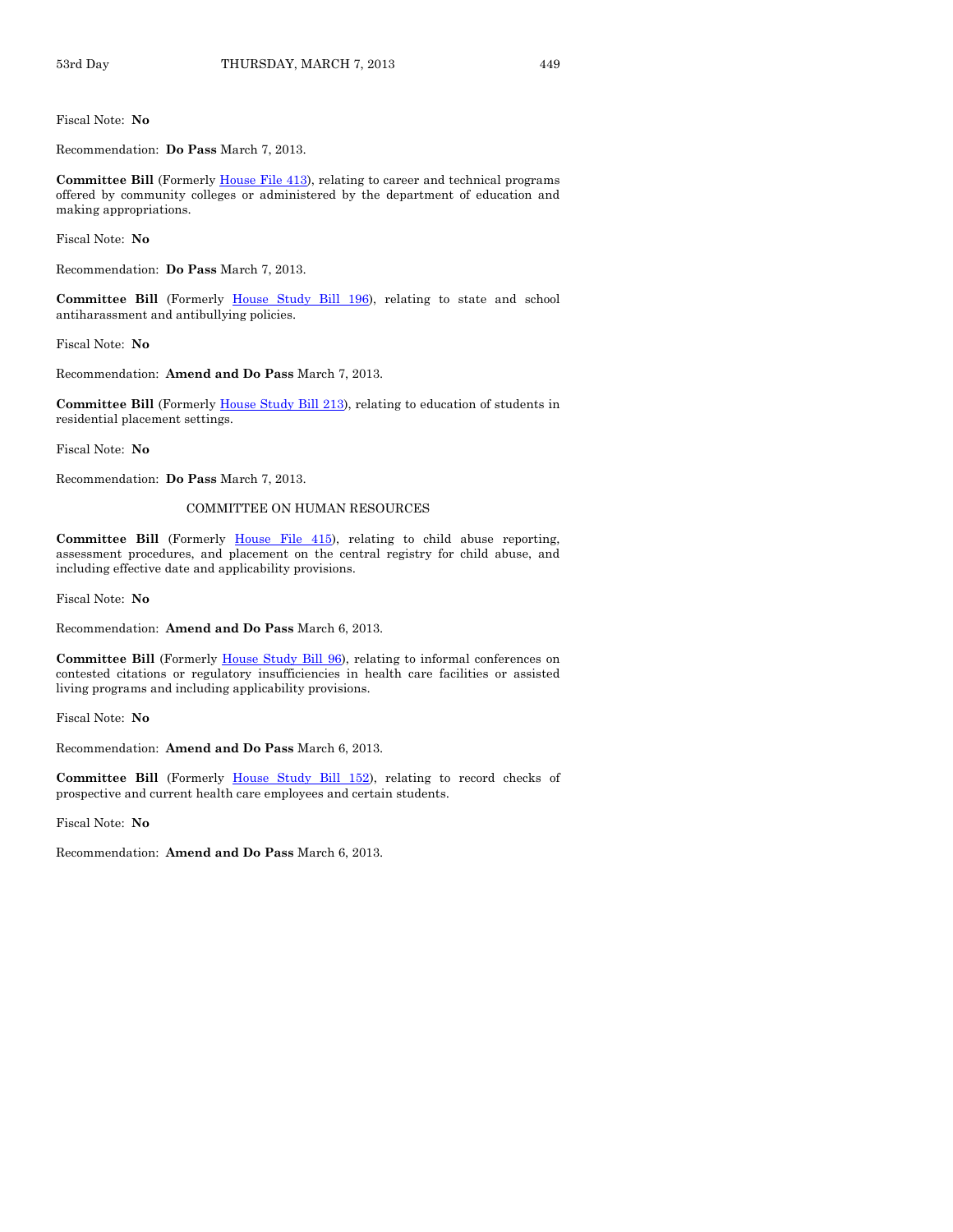**Committee Bill** (Formerly [House Study Bill 185\)](http://coolice.legis.state.ia.us/Cool-ICE/default.asp?Category=billinfo&Service=Billbook&frame=1&GA=85&hbill=HSB185), relating to licensure of professionals practicing addiction counseling or providing addiction prevention services by the behavioral science board, making penalties applicable, and including effective date provisions.

Fiscal Note: **No**

Recommendation: **Do Pass** March 6, 2013.

**Committee Bill** (Formerly [House Study Bill 197\)](http://coolice.legis.state.ia.us/Cool-ICE/default.asp?Category=billinfo&Service=Billbook&frame=1&GA=85&hbill=HSB197), relating to child, adult, and family services under the purview of the department of human services, making penalties applicable, and including effective date provisions.

Fiscal Note: **No**

Recommendation: **Amend and Do Pass** March 6, 2013.

#### COMMITTEE ON LOCAL GOVERNMENT

**Committee Bill** (Formerly [House Study Bill 184\)](http://coolice.legis.state.ia.us/Cool-ICE/default.asp?Category=billinfo&Service=Billbook&frame=1&GA=85&hbill=HSB184), relating to the establishment and dissolution of rural improvement zones and including effective date provisions.

Fiscal Note: **No**

Recommendation: **Amend and Do Pass** March 6, 2013.

**Committee Bill** (Formerly [House Study Bill 200\)](http://coolice.legis.state.ia.us/Cool-ICE/default.asp?Category=billinfo&Service=Billbook&frame=1&GA=85&hbill=HSB200), relating to city utilities and city enterprises by making changes to requirements related to commercial rental property.

Fiscal Note: **No**

Recommendation: **Do Pass** March 6, 2013.

**Committee Bill** (Formerly [House Study Bill 202\)](http://coolice.legis.state.ia.us/Cool-ICE/default.asp?Category=billinfo&Service=Billbook&frame=1&GA=85&hbill=HSB202), relating to the period of time for completing real property assessments and for filing property tax assessment protests to the local board of review and including applicability provisions.

Fiscal Note: **No**

Recommendation: **Amend and Do Pass** March 6, 2013.

#### COMMITTEE ON STATE GOVERNMENT

**Committee Bill** (Formerly [House Study Bill 75\)](http://coolice.legis.state.ia.us/Cool-ICE/default.asp?Category=billinfo&Service=Billbook&frame=1&GA=85&hbill=HSB75), relating to special assessments imposed by cities and counties and including applicability provisions.

Fiscal Note: **No**

Recommendation: **Amend and Do Pass** March 7, 2013.